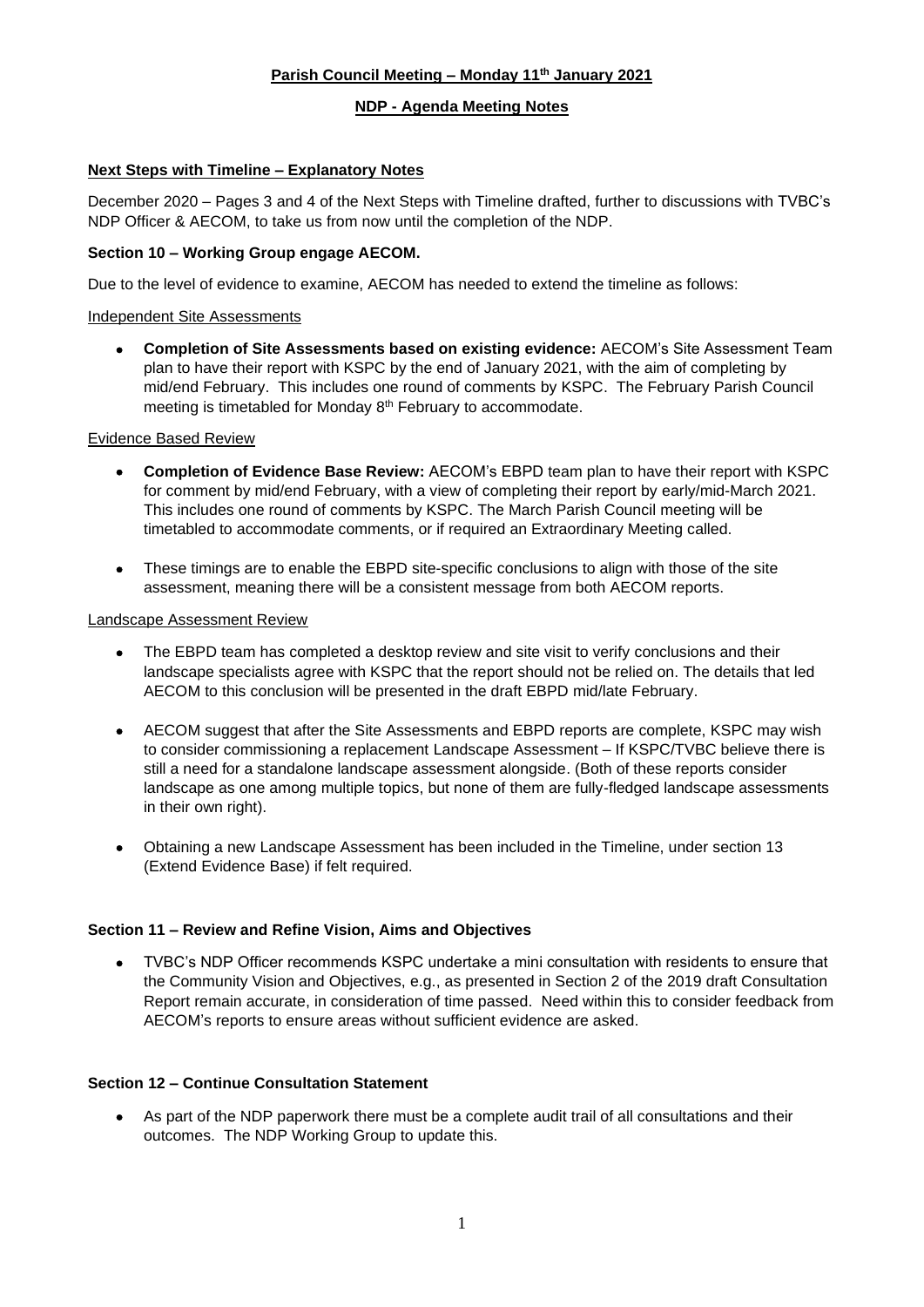### **Section 13 – Extend Evidence Base**

- Further to the completion of the Site Assessments, we will need to extend some of the specialist reports to cover ALL the 'potential' sites.
	- $\circ$  The key reports listed, are summarised in the table (09/11/20), on the 'NDP Work in progress' page of the website: New NDP – ["Updates: Work in Progress" | King's Somborne](https://kingssomborne-pc.gov.uk/new-ndp-updates-work-in-progress/)  [Parish Council \(kingssomborne-pc.gov.uk\)](https://kingssomborne-pc.gov.uk/new-ndp-updates-work-in-progress/)
- In addition, we will need to extend the evidence base to cover any gaps identified in the EBPD Teams report.

# Grant Funding

- We can apply to Locality for both 'Technical Support' and 'Grant Support' as applicable. The areas with an  $*$  are areas highlighted on the Locality website where Technical Support is available.
- Technical Support can be applied for at any time. Grant Support is led by the financial year and we are awaiting Locality guidance as to when applications for the 2021/22 financial year can be submitted. The application date for this funding may affect our timeline a little i.e., March or April.
- Locality request applications are submitted together, rather than individually. Therefore,
	- o Technical Support is unlimited
	- o Grant Support KSPC has £15,373 remaining from an £18,000 allowance.
	- o Neither Technical nor Grant Support will be agreed retrospectively.

#### **Section 14 – Site Selection Criteria and Allocation**

- We need to draw up and agree Site Selection Criteria, which we then apply to any suitable or potentially suitable sites identified in AECOM's Site Assessments report. This is on the basis of all the evidence, including the Extended Evidence Base.
- **KSPC has been awarded Technical Support funding to enable AECOM to support the Council in this process.** Work can start at any time after the Site Assessments and EBPD reports are received but cannot be completed until AFTER the Evidence Base is complete for ALL potential sites.

#### **Section 15 – New Draft Policies and New Draft Plan**

- TVBC's NDP Officer strongly recommends that a consultant is engaged, using Locality Grant Funding, to draft the new NDP.
- Site based policies to be drafted AFTER the Site Selection process to ensure impartiality and objectivity.

#### **Section 16 – Regulation 14 Consultation**

• A public consultation, further to which amendments are made to the plan in preparation for the Regulation 16 consultation.

#### **Section 17 – Regulation 16 Consultation**

• A formal consultation process led by TVBC. This part of the process is expected to take around 36 weeks.